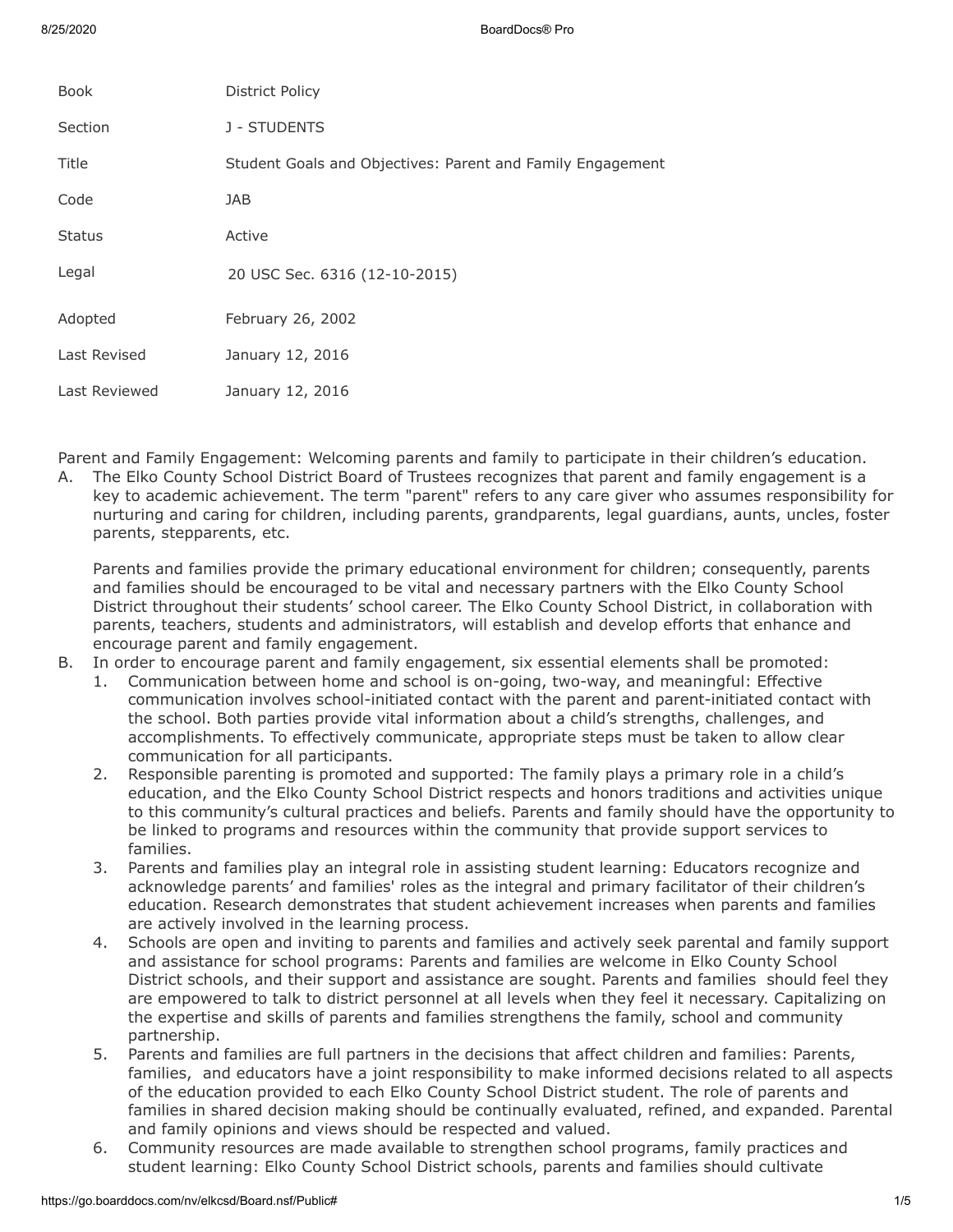#### 8/25/2020 BoardDocs® Pro

relationships with additional members of the community in order to promote and effectively increase educational opportunities for children. Together, parents, families, educators and community members are encouraged to join efforts toward identifying and promoting community resources and innovative programs for strengthening schools, families, and student learning. Providing all Elko County School District's children with equal access to a quality education is the Elko County School District's primary goal. It is vital that all partners in the learning community (parents, family,

educators, communities, etc.) have the opportunity to provide input and access resources to meet this goal. Developing cooperative efforts and providing access to community resources will enhance improved academic achievement for all students.

# **I. Additional Requirements for Title I Schools**

## (a.) Districtwide Policy

The Elko County School District shall conduct outreach to all parents and family members and implement programs, activities, and procedures for the involvement of parents and family members in programs assisted under Title I consistent with 20 USC Sec. 6316. Such programs, activities, and procedures shall be planned and implemented with meaningful consultation with parents of participating children.

- (1.) The policy shall be incorporated into the Elko County School District's plan developed under 20 USC Sec. 6312.
- 

 $\bullet$  $\bullet$  $\bullet$  $\bullet$ 

> $\bullet$  $\bullet$  $\bullet$  $\bullet$  $\bullet$  $\bullet$

 $\bullet$  $\bullet$  $\bullet$  $\bullet$  $\bullet$  $\bullet$ 

 $\bullet$  $\bullet$  $\bullet$ 

 $\bullet$ 

 $\bullet$  $\bullet$  $\bullet$ 

 $\bullet$ 

- (2.) The Elko County School District will -
- (A) involve parents and family members in jointly developing the Elko County School District plan under 20 USC Sec. 1112, and the development of support and improvement plans under paragraphs (1) and (2) of 20 USC Sec.  $1111(d)$ ;  $\bullet$ 
	- (B) provide the coordination, technical assistance, and other support necessary to assist and build the capacity of all participating schools within the Elko County School District in planning and implementing effective parent and family involvement activities to improve student academic achievement and school performance, which may
		- include meaningful consultation with employers, business leaders and philanthropic organizations, or individuals with expertise in effectively engaging parents and family members in education;
		- (C) coordinate and integrate parent and family engagement strategies under Title I with parent and family engagement strategies under Title I with parent and family engagement strategies, to the extent feasible and appropriate, with other relevant Federal, State, and local laws and programs;
		- (D) conduct, with the meaningful involvement of parents and family members, an annual evaluation of the content and effectiveness of this Policy in improving the academic quality of all schools served under Title I, including identifying -
			- (i) barriers to greater participation by parents in activities authorized by this Policy (with particular attention to parents who are economically disadvantaged, are disabled, have limited English proficiency, have limited literacy, or are of any racial or ethnic minority background);
			- (ii) the needs of parents and family members to assist with the learning of their children, including engaging with school personnel and teachers; and
			- (iii) strategies to support successful school and family interactions;
		- (E) use the findings of such evaluation in subparagraph (D) to design evidence-based strategies for more effective parental involvement, and to revise, if necessary, this Policy; and
		- (F) involve parents in the activities of the schools served under Title I, which may include establishing a parent advisory board comprised of a sufficient number and representative group of parents or family members served by the Elko County School District to adequately represent the needs of the population served by such agency for the purposes of developing, revising, and reviewing the parent and family engagement policy.

### (3.) Reservation

- (A.) In general
- $\bullet$  The Elko County School District shall reserve at least 1 percent of its allocation under Title I, Part A, Subpart 2 to assist schools to carry out the activities described in this Policy, except that this subparagraph shall not apply if 1  $\bullet$  percent of such allocation under Title I, Part A, Subpart 2 for the fiscal year for which the determination is made is \$5,000 or less. Nothing in this subparagraph shall be construed to limit the Elko County School District from  $\bullet$  $\bullet$  reserving more than 1 percent of its allocation under Title I, Part A, Subpart 2 to assist schools to carry out activities described in this Policy.
	- (B.) Parent and family member input.
	- Parents and family members of children receiving services under Title I shall be involved in the decisions
	- regarding how funds reserved under subparagraph (A) are allotted for parent and family engagement activities.
	- (C.) Distribution of funds.
- Not less than 90 percent of the funds reserved under subparagraph (A) shall be distributed to schools served under Title I, with priority given to high-need schools.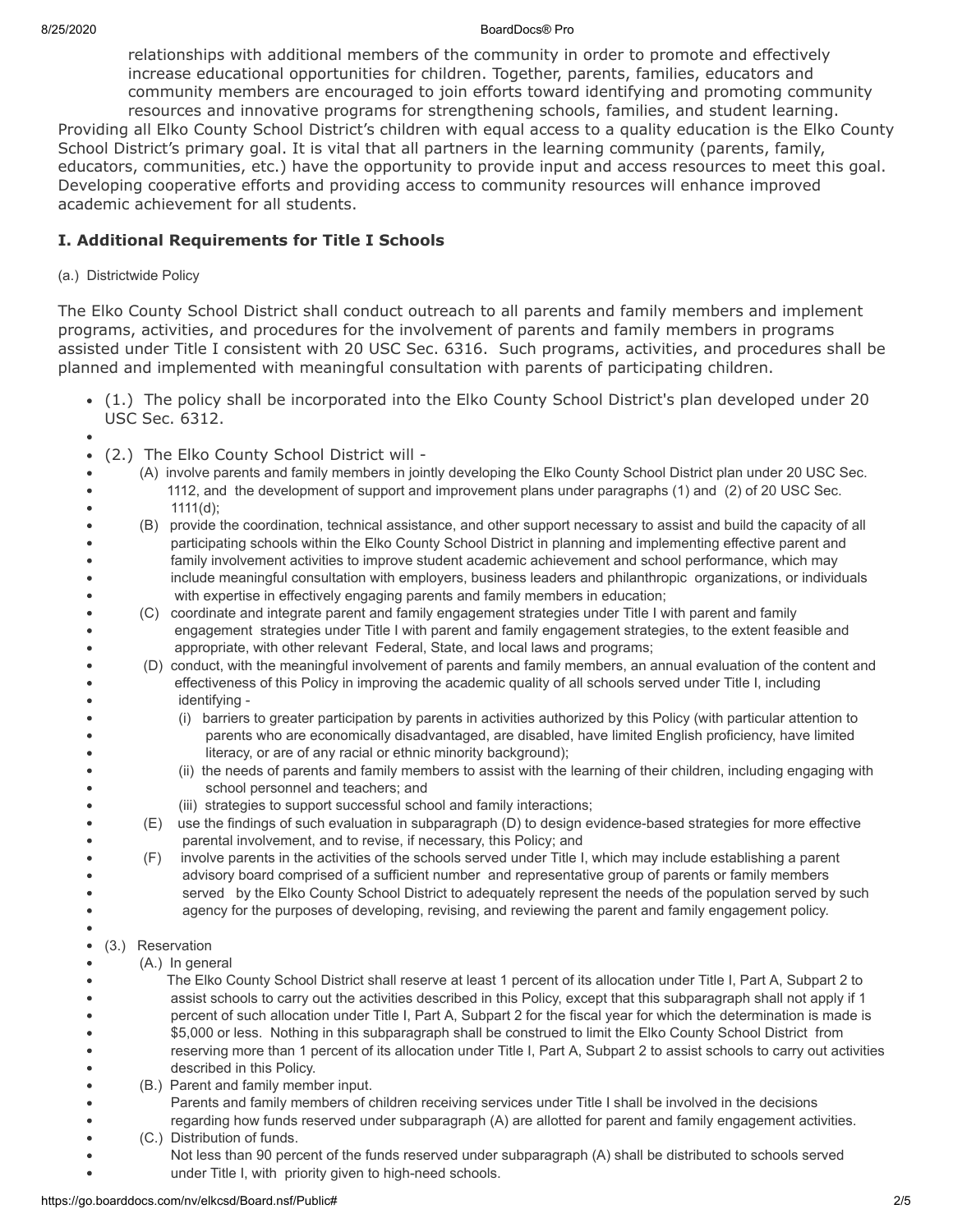$\bullet$  $\bullet$  $\bullet$ 

(D.) Use of funds.

#### 8/25/2020 BoardDocs® Pro

- Funds reserved under subparagraph (A) by the Elko County School District shall be used to carry out activities and  $\bullet$  $\bullet$  strategies consistent with this Policy, including no less than one (1) of the following:  $\bullet$  (i.) Supporting schools and nonprofit organizations in providing professional development for the Elko County  $\bullet$  School District and school personnel regarding parent and family engagement strategies, which may be  $\bullet$  provided jointly to teachers, principals, other school leaders, specialized instructional support personnel,  $\bullet$  paraprofessionals, early childhood educators, and parents and family members;  $\bullet$ 
	- (ii.) Supporting programs that reach parents and family members at home, in the community, and at school;
	- (iii.) Disseminating information on best practices focused on parent and family engagement, especially best
	- practices for increasing the engagement of economically disadvantaged parents and family members; (iv.) Collaborating, or providing subgrants to schools to enable such schools to collaborate, with
	- community-based or other organizations or employers with a record of success in improving and increasing parent and family engagement; and
	- (v.) Engaging in any other activities and strategies that the Elko County School District determines are appropriate and consistent with this policy.
- (b.) Individual Title I School Parent and Family Engagement Policies
	- (1.) In General

 Each Title I School within the Elko County School District shall jointly develop with, and distribute to, parents and family members of participating children a written parent and family engagement policy for that school, agreed on by such parents, that shall describe the means for carrying out the requirements of subsections (c) through (f) of this Policy. Parents shall be notified of the policy in an understandable and uniform format and, to the extent practicable, provided in a language the parents can understand. Such policy shall be made available to the local community that the school is located in and updated periodically to meet the changing needs of parents and the school.

(2.) Parental Comments

 If the plan under 20 USC Sec. 6312 is not satisfactory to the parents of participating children, the Elko County School District shall submit any parent comments with such plan when the Elko County School District submits the plan to the State.

(c.) Policy Involvement

Each Title I School shall -

- (1.) convene an annual meeting, at a convenient time, to which all parents of participating children shall be invited and encouraged to attend, to inform parents of their school's participation under Title I and to explain the requirements of Title I and the right of the parents to be involved.
- (2.) offer a flexible number of meetings, such as meetings in the morning or evening, and may provide, with funds provided under Title I, transportation, child care, or home visits, as such services relate to parents and family engagement;
- (3.) involve parents, in an organized, on going, and timely way, in the planning, review, and improvement of programs under Title I, including the planning, review and improvement of the school parent and family engagement policy and the joint development of the school wide program plan under 20 USC Sec. 6314(b), except that if a school has in place a process for involving parents in the joint planning and design of the school's programs, the school may use that process, if such process includes an adequate representation of parents of participating children;
	- (4.) provide parents of participating children
		- (A) timely information about programs under Title I;

 (B) a description and explanation of the curriculum in use at the school, the forms of academic assessment used to measure student progress, and the achievement levels of the challenging State academic standards; and

- (C) if requested by parents, opportunities for regular meetings to formulate suggestions and to participate, as appropriate, in decisions relating to the education of their children, and respond to any such suggestions as soon as practicably possible; and
- (5.) if the school wide program plan under 20 USC sec. 6314(b) is not satisfactory to the parents of participating children, submit any parent comments on the plan when the school makes the plan available to the Elko County School District.
- (d.) Shared Responsibilities for High Student Academic Achievement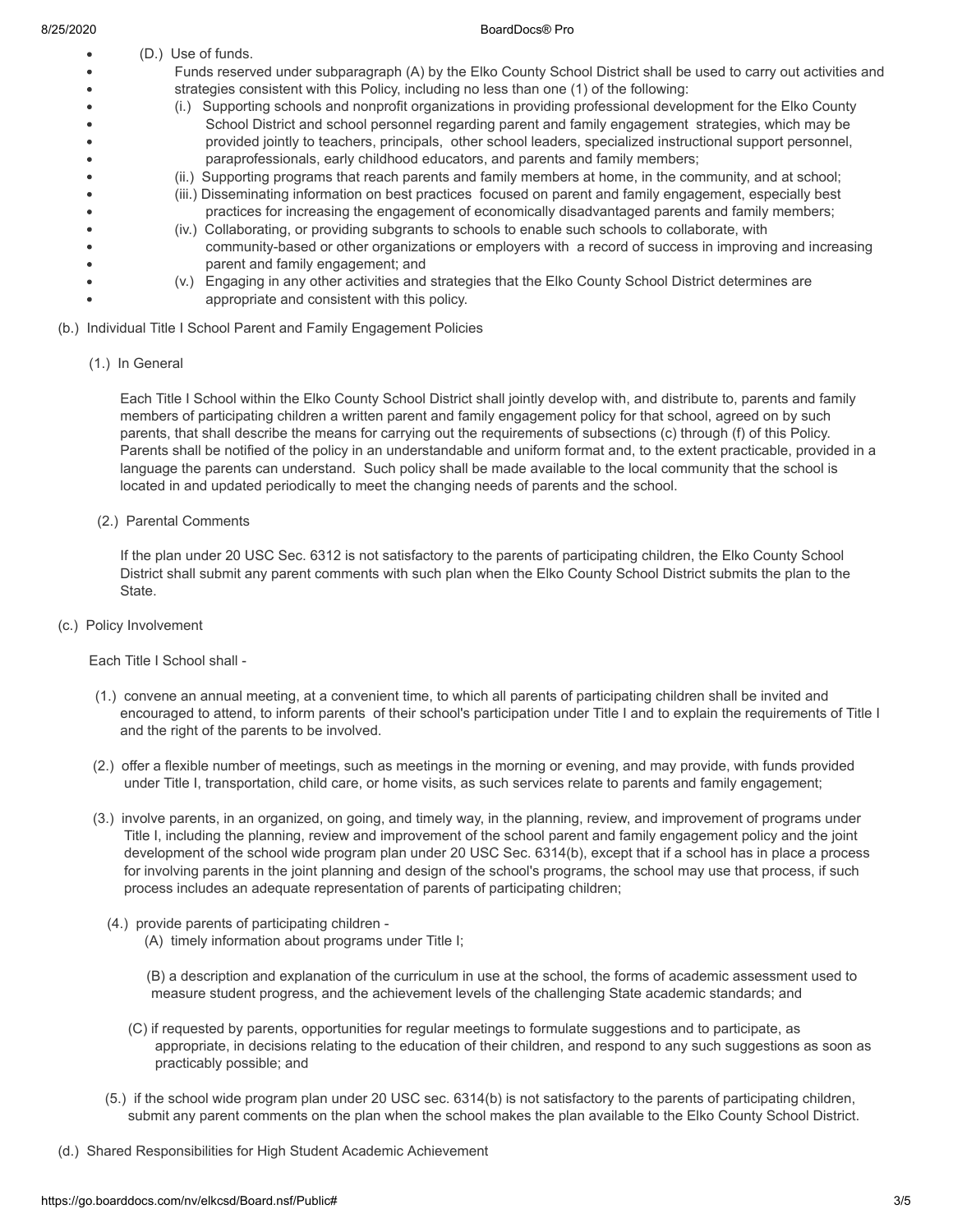#### 8/25/2020 BoardDocs® Pro

 As a component of the school-level parent and family engagement policy developed under subsection (b) of this Policy, each Title I School shall jointly develop with parents for all children served under Title I as a school-parent compact that outlines how parents, the entire school staff, and students will share the responsibility for improved student academic achievement and the means by which the school and parents will build and develop a partnership to help children achieve the State's high standards. Such compact shall --

- (1.) describe the school's responsibility to provide high-quality curriculum and instruction in a supportive and effective learning environment that enables the children served under Title I to meet the challenging State academic standards, and the ways in which each parent will be responsible for supporting their children's learning; volunteering in their child's classroom; and participating, as appropriate, in decisions relating to the education of their children and positive use of extracurricular time; and
- (2.) address the importance of communication between teachers and parents on an ongoing basis through, at a minimum--
	- (A.) parent-teacher conferences in elementary schools, at least annually, during which the compact shall be discussed as the compact relates to the individual child's achievement;
	- (B.) frequent reports to parents on their children's progress;
	- (C). reasonable access to staff, opportunities to volunteer and participate in their child's class, and observation of classroom activities; and
	- (D.) ensuring regular two-way, meaningful communication between family members and school staff, and, to the extent practicable, in a language that family members can understand.
- (e.) Building Capacity for Involvement

 To ensure effective involvement of parents and to support a partnership among the school involved, parents, and the community to improve student academic achievement, each school and the Elko County School District assisted under Title I -

- (1.) shall provide assistance to parents of children served by the school or the Elko County School District, as appropriate, in understanding such topics as the challenging State academic standards, State and local academic assessments, the requirements of Title I, and how to monitor a child's progress and work with educators to improve the achievement of their children;
- (2.) shall provide materials and training to help parents to work with their children to improve their children's achievement, such as literacy training and using technology (including education about the harms of copyright piracy), as appropriate, to foster parent and family engagement;
- (3.) shall educate teachers, specialized instructional support personnel, principals, and other school leaders, and other staff, with the assistance of parents, in the value and utility of contributions of parents, and in how to reach out to, communicate with, and work with parents as equal partners, implement and coordinate parent programs, and build ties between parents and the school;
- (4.) shall, to the extent feasible and appropriate, coordinate and integrate parent involvement programs and activities with other Federal, State, and local programs, including public preschool programs, and conduct other activities, such as parent resource centers, that encourage and support parents in more fully participating in the education of their children;
- (5.) shall ensure that information related to school and parent programs, meetings, and other activities is sent to the parents of participating children in a format and, to the extent practicable, in a language the parents can understand;
- (6.) may involved parents in the development of training for teachers, principals, and other educators to improve the effectiveness of such training;
- (7.) may provide necessary literacy training from funds received under Title I if the Elko County School District has exhausted all other reasonably available sources of funding for such training;
- (8.) may pay reasonable and necessary expenses associated with local parent and family engagement activities, including transportation and child care costs, to enable parents to participate in school-related meetings and training sessions;
- (9.) may train parents to enhance the involvement of other parents;
- (10.) may arrange school meetings at a variety of times, or conduct in-home conferences between teachers or other educators, who work directly with participating children, with parents who are unable to attend such conferences at school, in order to maximize parent and family engagement and participation;